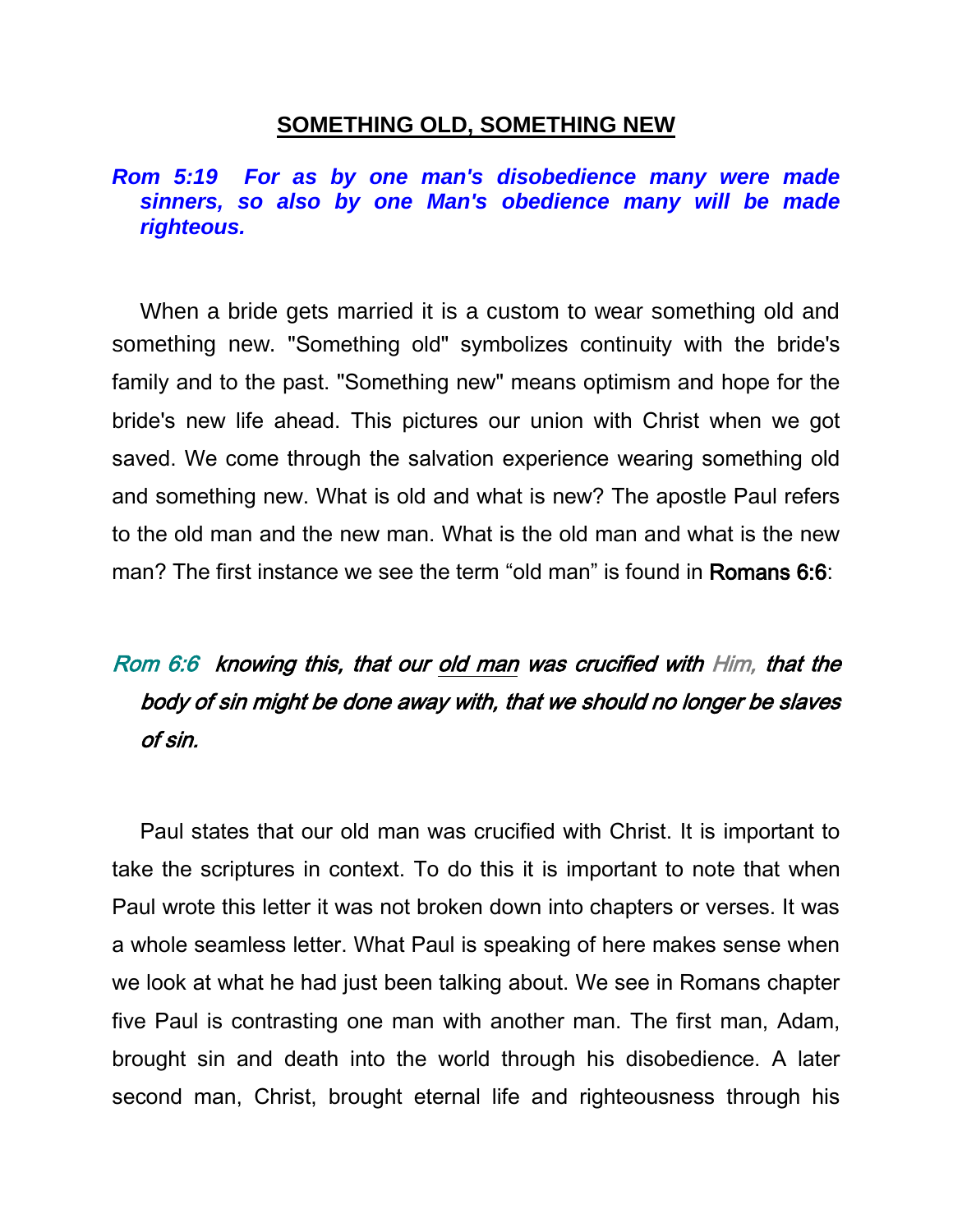obedience. Through the first man, Adam, we all became sinners because we shared his fallen life. Through the later second man, Christ, those who accept him as Savior share His righteous life. Adam is the old man and Christ is the new man. Our old man is the fallen Adamic life we received from Adam. Our new man is the Christ life we now share from Christ. When we got saved we actually bear both the old and the new! We share the life of the new man in our reborn spirit and we share the fallen life of the old man in our fleshly body. We are wearing something old and something new!

Jesus came to earth as a representative for Adam and the human race. He is called the "last Adam" because in Christ God placed Adam and all that was in him into Christ. [1 Cor. 15:45] When Christ died, Adam died along with everyone in him. Jesus was then raised up as a new head of a new race called the new creation. He is called the second man. [1 Cor. 15:47] All those who believe in Him share His righteous life and are new creations. [2 Cor. 5:17] Jesus died to Adam and put him out of the way on the cross. Because we were in Adam we died to everything that Adam was subject to: sin, spiritual death, sickness, poverty, and all curses. When Jesus died as the last Adam and was raised again, we were taken out of Adam and placed into Christ. We now share His life and are subject to what He is subject to: righteousness, life, health, abundance, and blessings. We are no longer in Adam! We are now in Christ! This is a spiritual fact. However, our body is not spiritual. It is made of the cursed ground which God has not redeemed yet. That is why we still manifest the life of the old man, Adam, in our body. Although, we still have the old man in our body, we can experience freedom from sin, sickness, and lack through faith in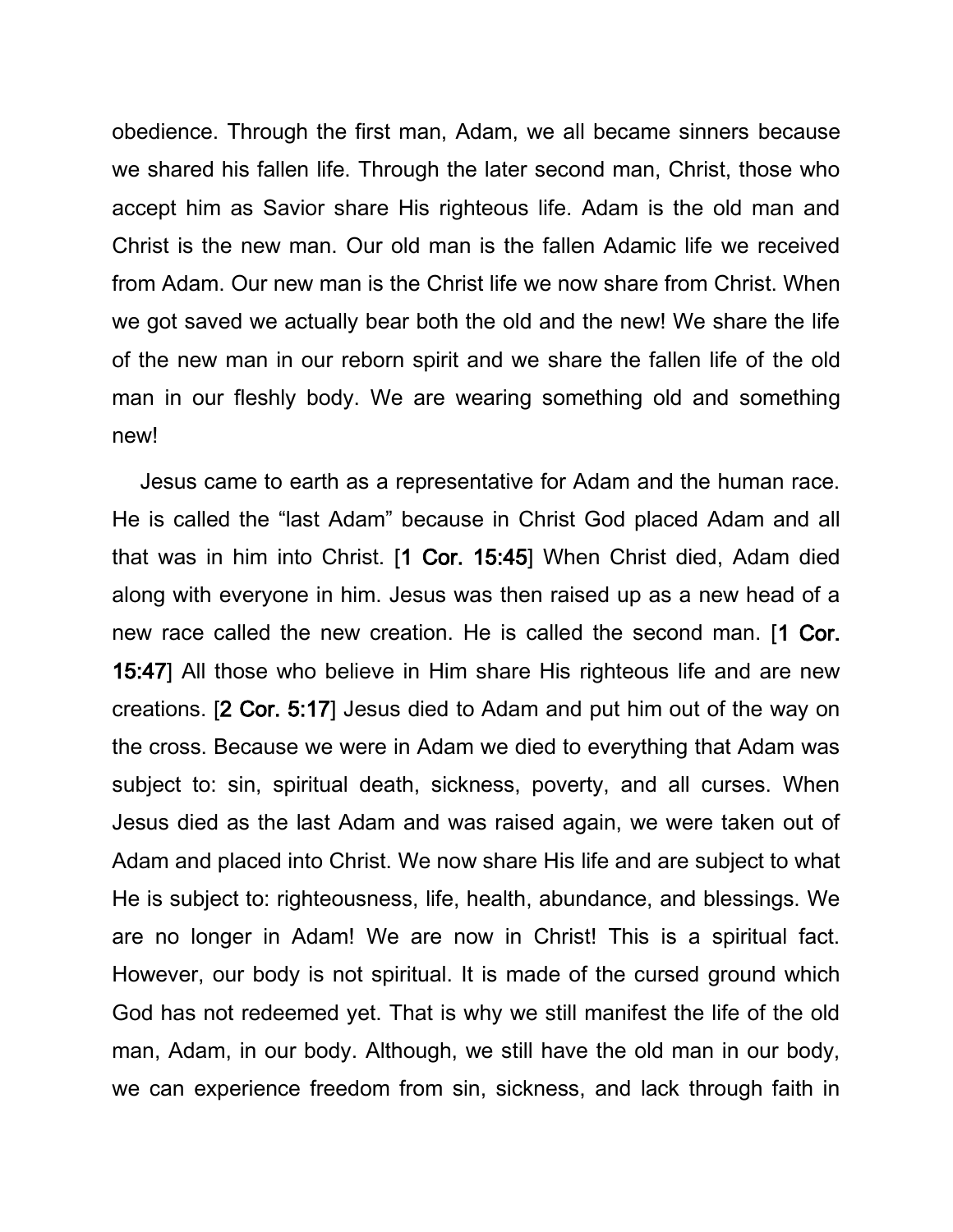what was accomplished at the cross! When we place our faith in the fact that God put Adam away and took us out of Adam and placed us into Christ, then the Holy Spirit will manifest the new man in us! Christ and His life will be manifested in our mortal body! When this happens sin and sickness has to go!

- Rom 8:11 But if the Spirit of Him who raised Jesus from the dead dwells in you, He who raised Christ from the dead will also give life to your mortal bodies through His Spirit who dwells in you.
- Rom 8:12 Therefore, brethren, we are debtors--not to the flesh, to live according to the flesh.
- Rom 8:13 For if you live according to the flesh you will die; but if by the Spirit you put to death the deeds of the body, you will live.

When we believe, speak, and act in faith in the fact of our identification with Christ on the cross and in resurrection then the Spirit of the new man, Christ, will give life to our mortal bodies to break the power of sin and sickness. To experience this however, we have to know what was done to us and for us in Christ. When we do we will see the new man manifested in our life! Paul tells us that we must put off the old man and put on the new man.

Eph 4:22 that you put off, concerning your former conduct, the old man which grows corrupt according to the deceitful lusts, Eph 4:23 and be renewed in the spirit of your mind,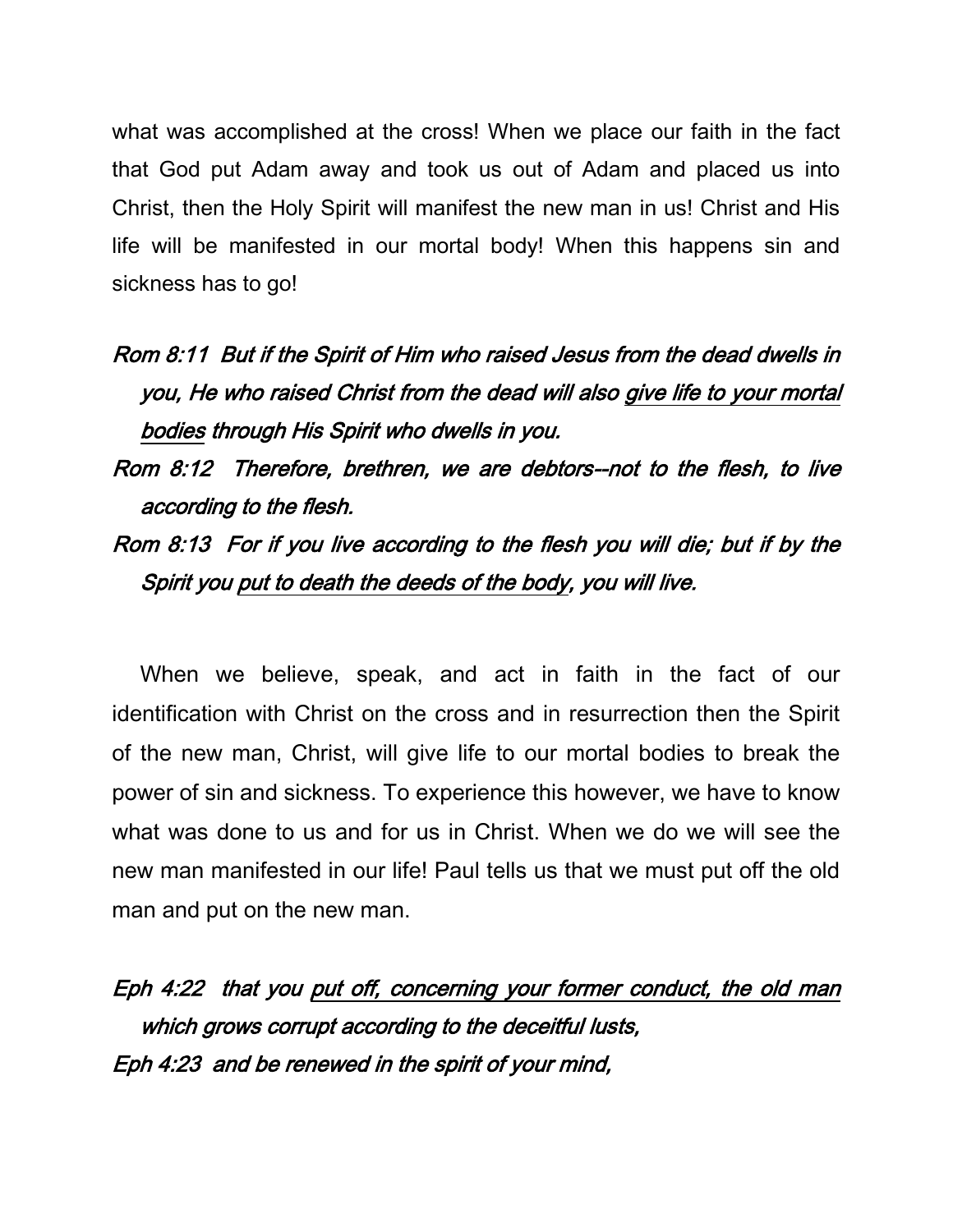## Eph 4:24 and that you put on the new man which was created according to God, in true righteousness and holiness.

Paul tells us to put off the former conduct of the old man [who we were in Adam] and to put on the new man [who we are in Christ]. Put off and put on are clothing terms in the Greek. The put off and put on metaphor that Paul uses speaks of identification. Clothing is one of the major ways we identify ourselves. Every profession has clothing that identifies them, whether it is doctors, firemen, policemen, construction workers, kings, or paupers. Clothing reveals our identity or who we think we are. Paul is saying we are to put off the conduct of the old man Adam. We no longer are bound to act like Adam because we have been severed from Adam through the cross. We are no longer identified with him because we died to Adam and were placed into the new man Christ. We are now identified with Him. We now need to put on actions that look like Him! We can because we share His life and nature in our spirit. We can only partake of this new life by renewing our mind. That is what Paul says we need to do. We need to be renewed in the spirit [in the core] of our mind. We need a deep renewal of the mind to who we now are in Christ! Today, boldly proclaim that you are not subject to sin, sickness, lack, or curses because you are no longer identified with Adam. You are no longer connected with him! You are in Christ, the new man! You are